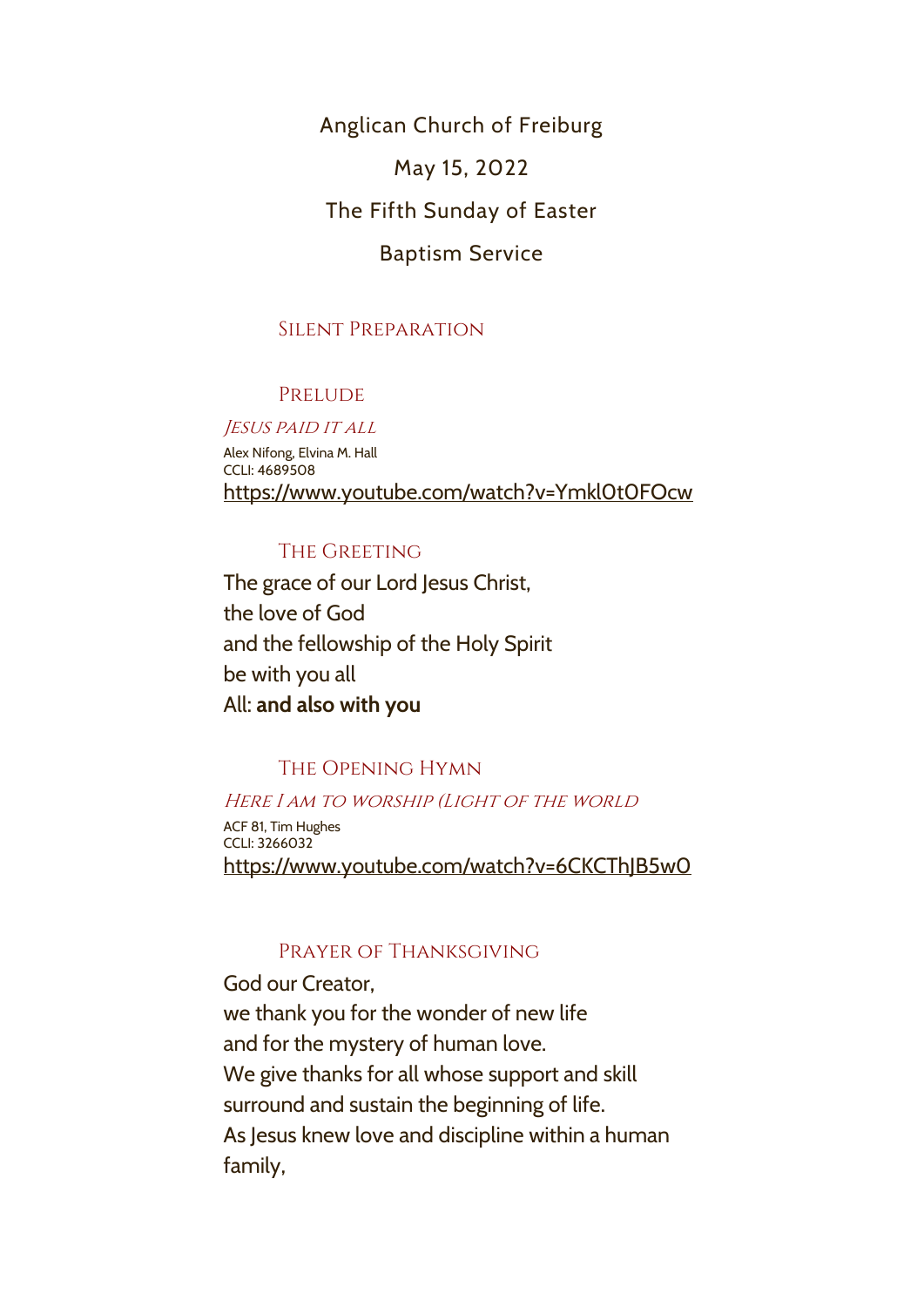may these children grow in strength and wisdom. As Mary knew the joys and pains of motherhood, give these parents your sustaining grace and love; through Jesus Christ our Lord. **Amen.**

## **COLLECT**

Almighty God, who through your only-begotten Son Jesus Christ have overcome death and opened to us the gate of everlasting life: grant that, as by your grace going before us you put into our minds good desires, so by your continual help we may bring them to good effect; through Jesus Christ our risen Lord, who is alive and reigns with you, in the unity of the Holy Spirit, one God, now and for ever.

**Amen**

# Baptism

Ein Schiff, das sich Gemeinde nennt (EG 609)

Martin Gotthard Schneider, J. M. Opfermann <https://www.youtube.com/watch?v=HGLJWiSa1zA>

Do you receive these children as a gift from God? **We do.**

Do you wish to give thanks to God and seek his blessing?

## **We do.**

Will you do all that you can to help and support in the bringing up of Zoe and Leo? **With the help of God we will.**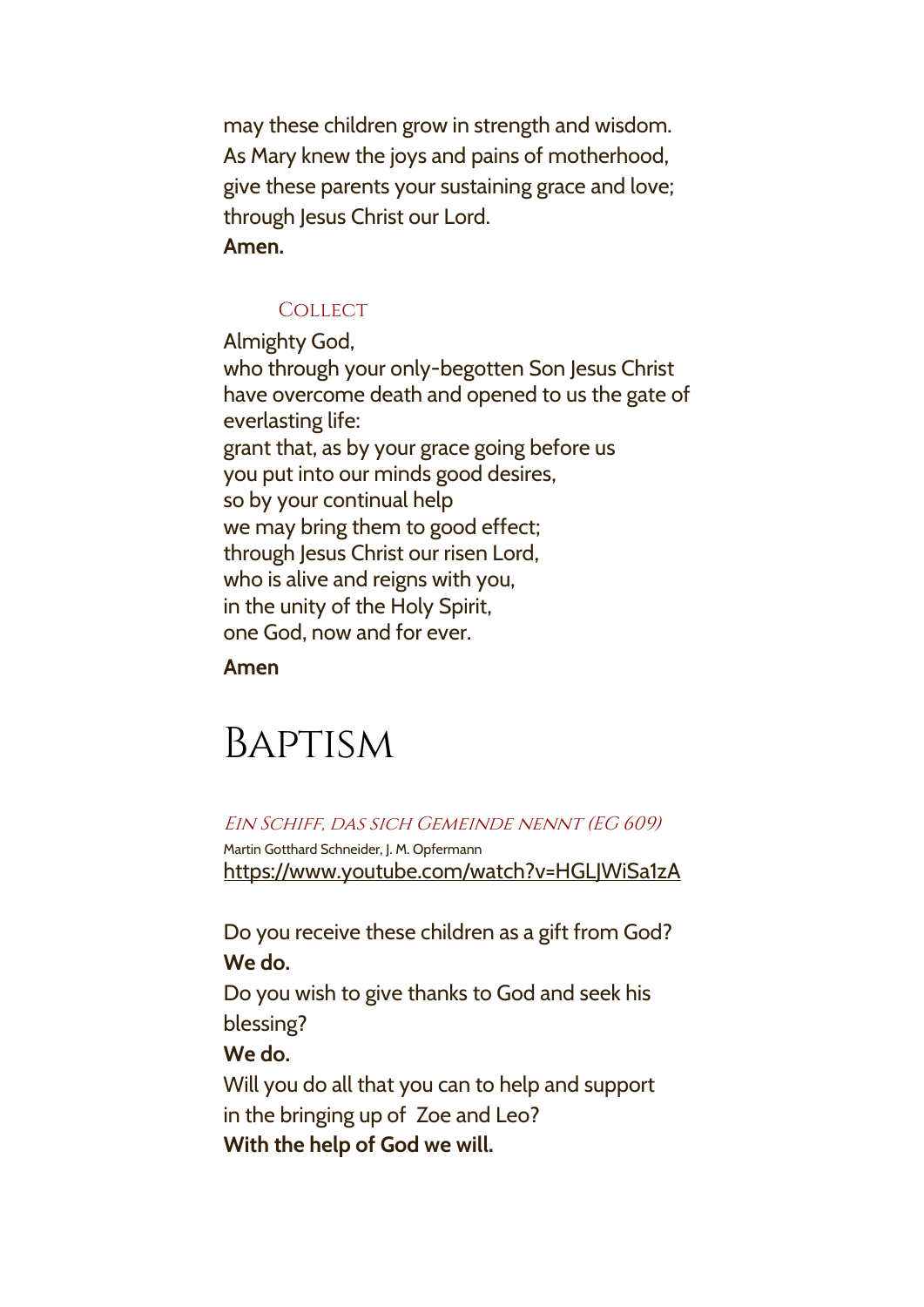Our Lord Jesus Christ has told us that to enter the kingdom of heaven we must be born again of water and the Spirit, and has given us baptism as the sign and seal of this new birth.

Here we are washed by the Holy Spirit and made clean.

Here we are clothed with Christ, dying to sin that we may live his risen life. As children of God, we have a new dignity and God calls us to fullness of life.

Jesus said, 'Let the children come to me. Do not stop them'.

We thank God for Zoe and Leo who are brought to be baptized today.

Christ loves them and welcomes them into his Church.

So I ask you all: (to the congregation)

Will you support these children as they begin their journey of faith?

All

**We will.**

Will you help them to live and grow within God's family?

All

# **We will.**

(The president then addresses the parents and godparents)

God knows each of us by name and we are his.

Parents and godparents, you speak for Zoe and Leo today.

Will you pray for them,

and help them to follow Christ?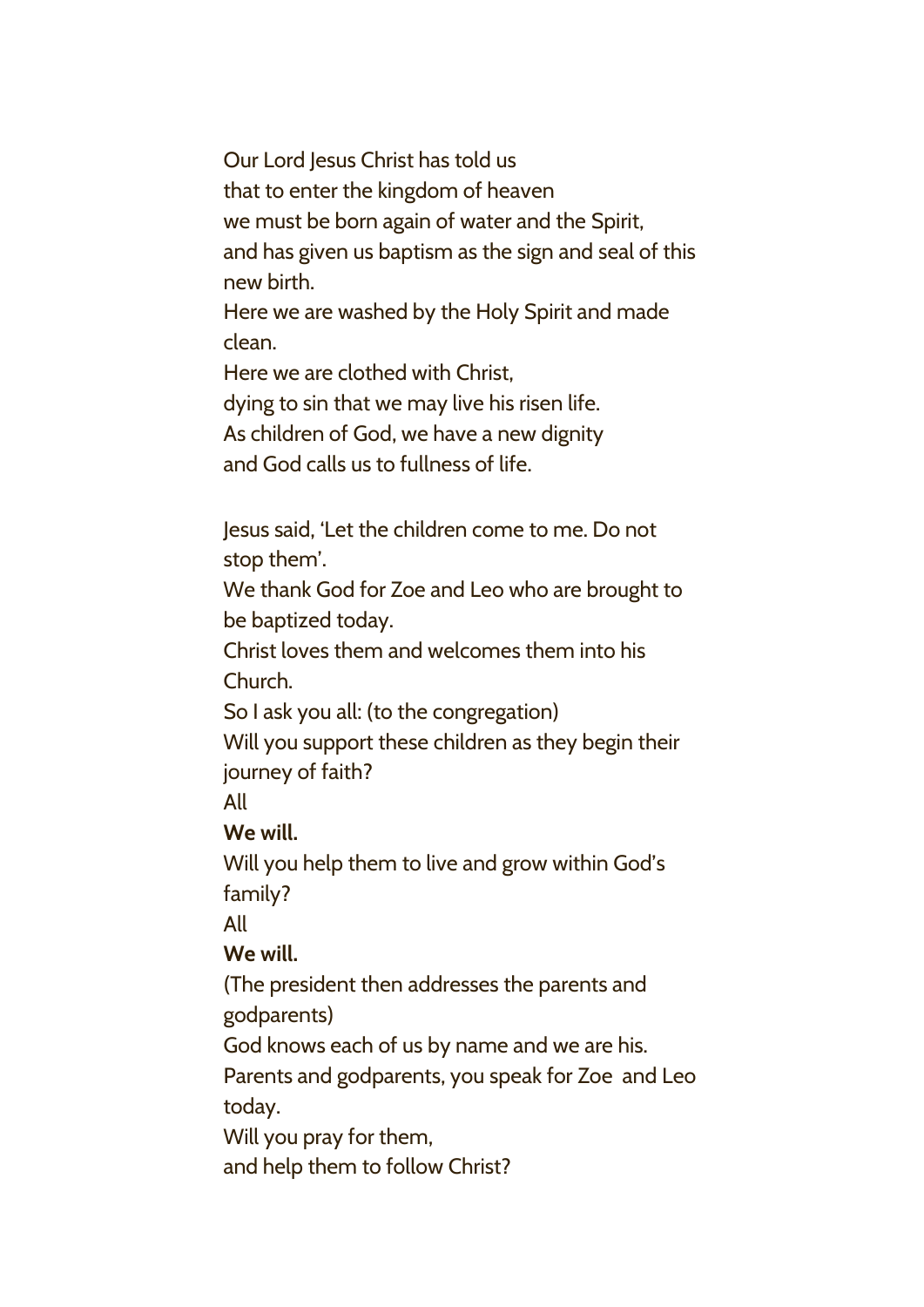**We will.**

We all wander far from God and lose our way: Christ comes to find us and welcomes us home. In baptism we respond to his call. Therefore I ask: Will you turn away from sin and help them as they grow to do so? I do. Will you reject evil and help them as they grow to do so? I do. Will you turn to Christ as Saviour and help them as they grow to do so? I do. Will you trust in him as Lord and help them as they grow to do so? I do.

# Signing with the Cross

Christ claims you for his own. Receive the sign of his cross.

Do not be ashamed of Christ. You are his for ever. Stand bravely with him against all the powers of evil, and remain faithful to Christ to the end of your life. May almighty God deliver you from the powers of darkness, and lead you in the light and obedience of Christ. All

# **Amen.**

Prayer over the Water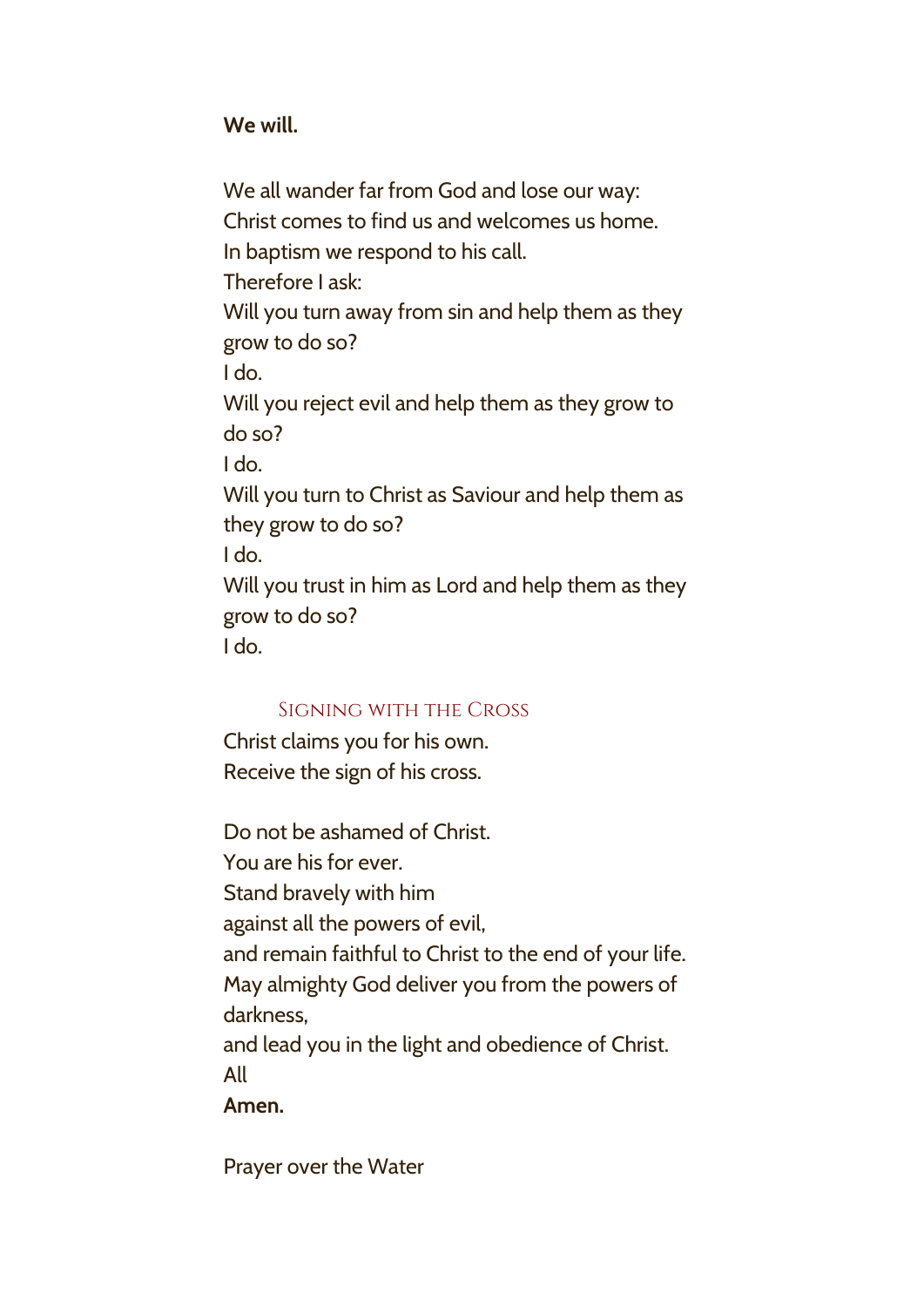Praise God who made heaven and earth, All **who keeps his promise for ever.** Let us give thanks to the Lord our God. All **It is right to give thanks and praise.**

We praise you, loving Father, for the gift of your Son Jesus. He was baptized in the River Jordan, where your Spirit came upon him and revealed him as the Son you love. He sent his followers to baptize all who turn to him. Now, Father, we ask you to bless this water, that we bring with love and hope from the same river Jordan that those who are baptized in it may be cleansed in the water of life, and, filled with your Spirit, may know that they are loved as your children, safe in Christ for ever. All **Amen.**

*(The president, springles water on the children, saying)* I baptize you in the name of the Father, and of the Son, and of the Holy Spirit.

## All **Amen.**

You have been clothed with Christ. As many as are baptized into Christ have put on Christ.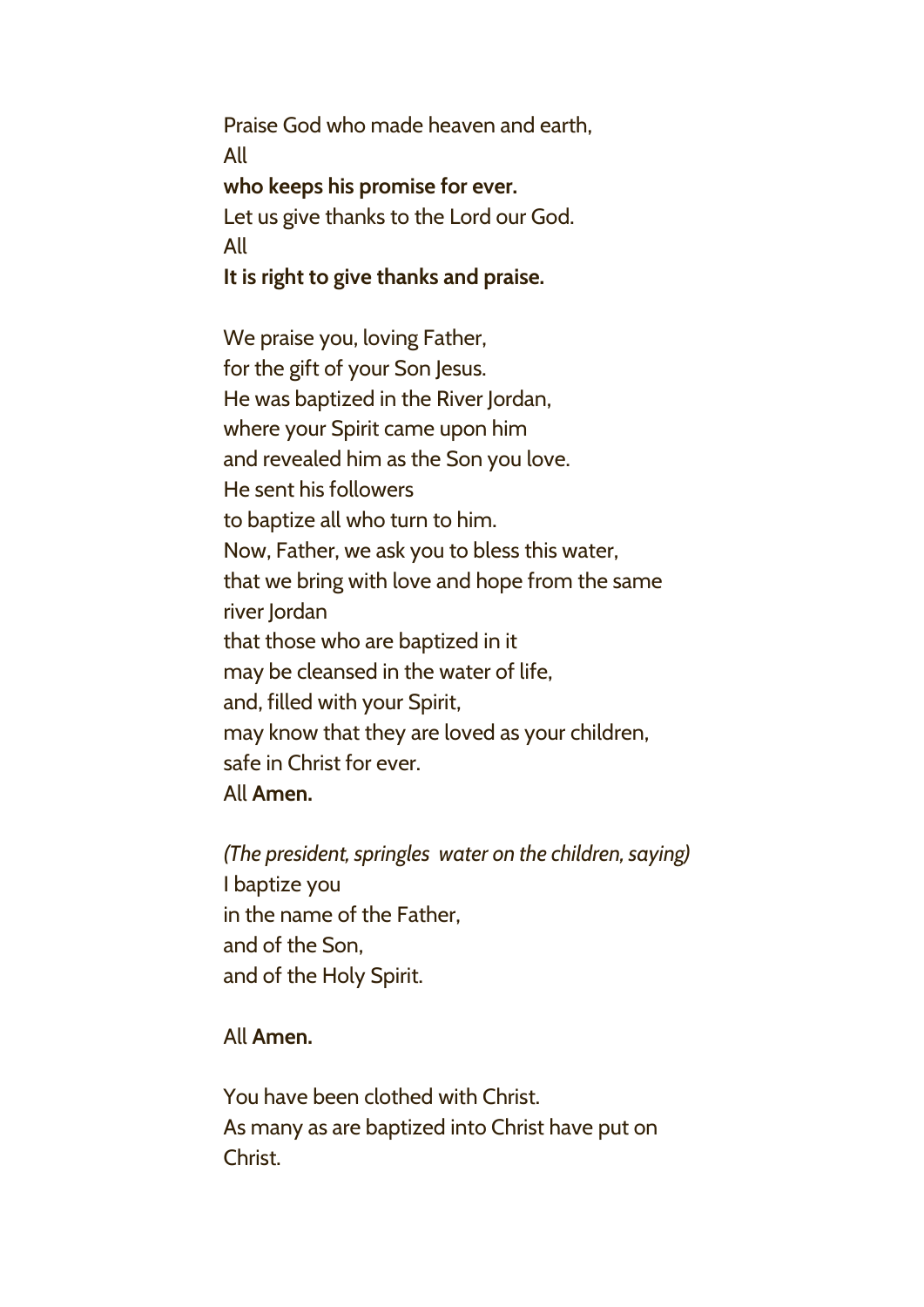May God, who has received you by baptism into his Church, pour upon you the riches of his grace, that within the company of Christ's pilgrim people you may daily be renewed by his anointing Spirit, and come to the inheritance of the saints in glory. **Amen.**

## The Welcome

There is one Lord, one faith, one baptism: Zoe and Leo, by one Spirit we are all baptized into one body.

All

**We welcome you into the fellowship of faith; we are children of the same heavenly Father; we welcome you.**

## Giving of a Lighted Candle

*(The minister may give the newly baptized a lighted candle. These may be lit from the paschal candle.)* God has delivered us from the dominion of darkness

and has given us a place with the saints in light. You have received the light of Christ; walk in this light all the days of your life.

All

**Shine as a light in the world, to the glory of God the Father.**

Go in the light and peace of Christ. All **Thanks be to God.**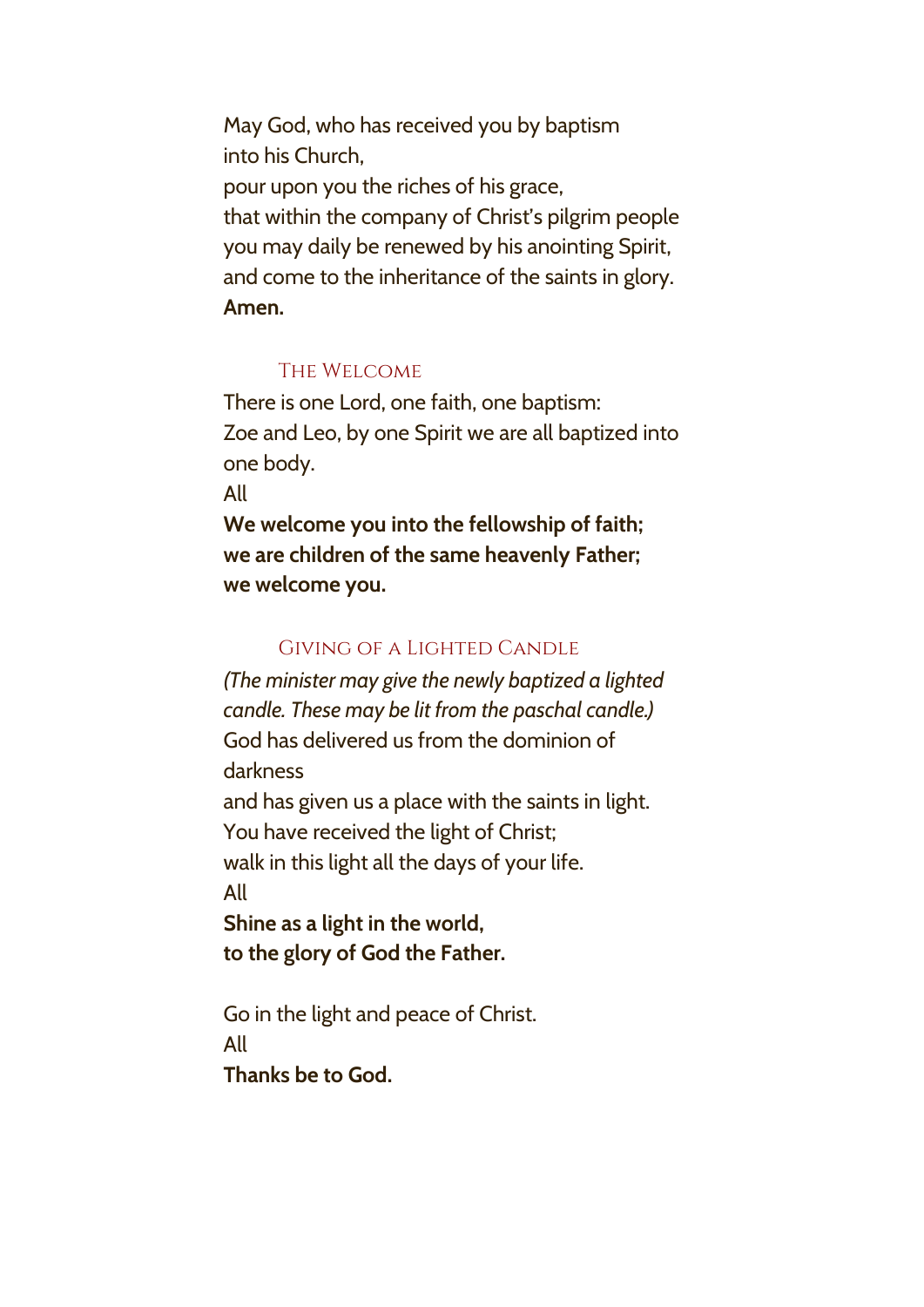Jinsi wewe ulivyo mkuu - How Great Thou Art SoF *425*, Stuart K. Hine CCLI: 14181 <https://www.youtube.com/watch?v=iTP2WGHDIqM> [https://www.youtube.com/watch?v=0\\_VdX14rvtE](https://www.youtube.com/watch?v=0_VdX14rvtE)

## Canticle/Psalm

Psalm 148

Refrain: **O praise the name of the Lord.**

1 Alleluia.

Praise the Lord from the heavens; ♦ praise him in the heights.

2 **Praise him, all you his angels;** ♦ **praise him, all his host.**

3 Praise him, sun and moon; ♦ praise him, all you stars of light.

## 4 **Praise him, heaven of heavens,** ♦ **and you waters above the heavens.**

5 Let them praise the name of the Lord, ♦ for he commanded and they were created.

6 **He made them fast for ever and ever;** ♦

**he gave them a law which shall not pass away.** [R]

7 Praise the Lord from the earth, ♦ you sea monsters and all deeps;

8 **Fire and hail, snow and mist,** ♦ **tempestuous wind, fulfilling his word;**

9 Mountains and all hills, ♦ fruit trees and all cedars;

# 10 **Wild beasts and all cattle,** ♦ **creeping things and birds on the wing;**

11 Kings of the earth and all peoples,  $\triangleleft$ 

princes and all rulers of the world;

12 **Young men and women,**

# **old and young together;** ♦

**let them praise the name of the Lord.**

13 For his name only is exalted,  $\triangleleft$ 

his splendour above earth and heaven.

14 **He has raised up the horn of his people**

**and praise for all his faithful servants,** ♦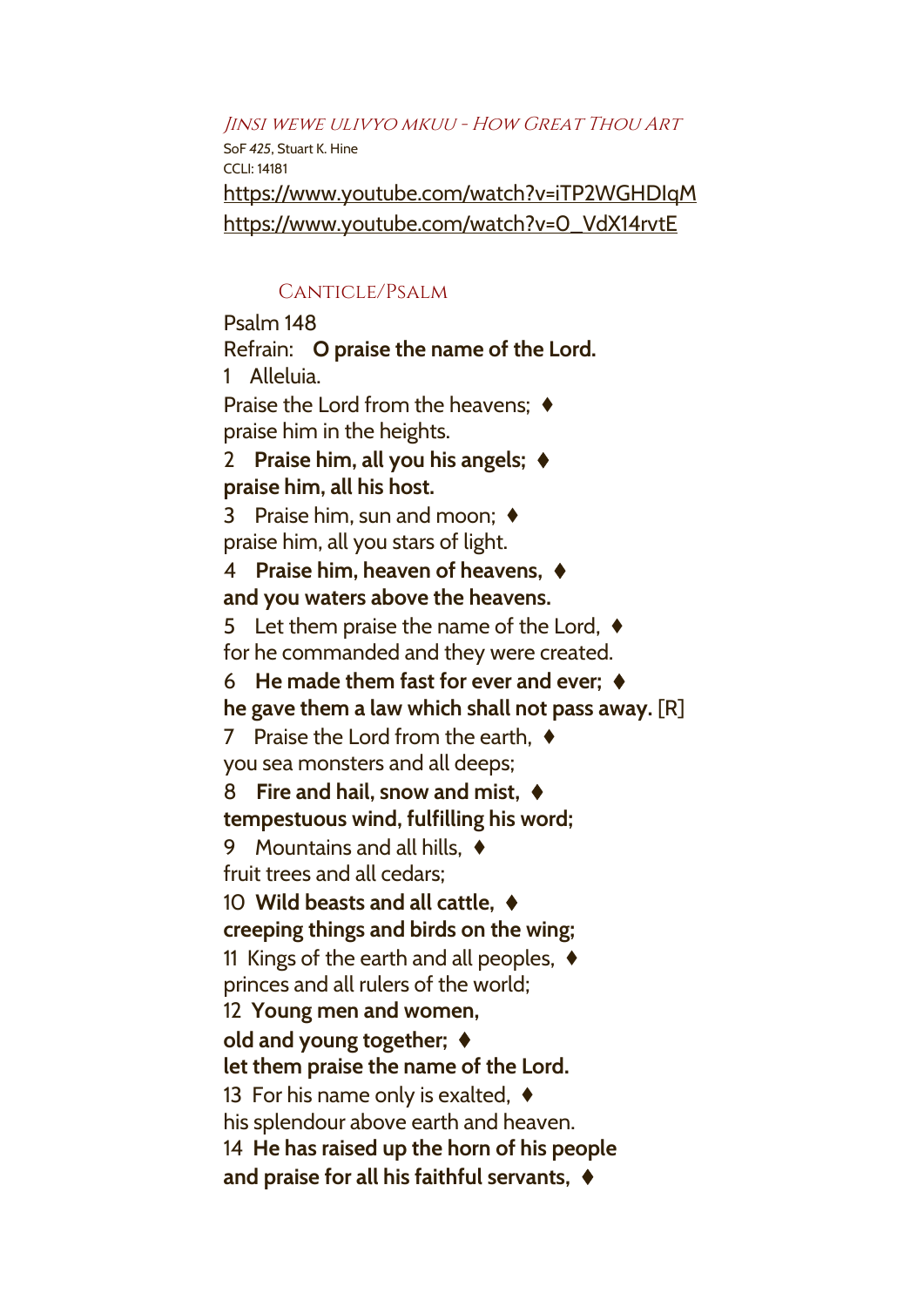## **the children of Israel, a people who are near him. Alleluia.**

Refrain: O praise the name of the Lord.

*O glorious God,*

*your whole creation sings your marvellous work; may heaven's praise so echo in our hearts that we may be good stewards of the earth; through Jesus Christ our Lord.*

## The First Reading

The reading is taken from Acts 11:1-18

# Let us prepare ourselves for the word of God **Our hearts and our minds are open**

Now the apostles and the believers who were in Judea heard that the Gentiles had also accepted the word of God. So when Peter went up to Jerusalem, the circumcised believers criticized him, saying, "Why did you go to uncircumcised men and eat with them?" Then Peter began to explain it to them, step by step, saying, "I was in the city of Joppa praying, and in a trance I saw a vision. There was something like a large sheet coming down from heaven, being lowered by its four corners; and it came close to me. As I looked at it closely I saw four-footed animals, beasts of prey, reptiles, and birds of the air. I also heard a voice saying to me, 'Get up, Peter; kill and eat.' But I replied, 'By no means, Lord; for nothing profane or unclean has ever entered my mouth.' But a second time the voice answered from heaven, 'What God has made clean, you must not call profane.' This happened three times; then everything was pulled up again to heaven. At that very moment three men, sent to me from Caesarea, arrived at the house where we were. The Spirit told me to go with them and not to make a distinction between them and us. These six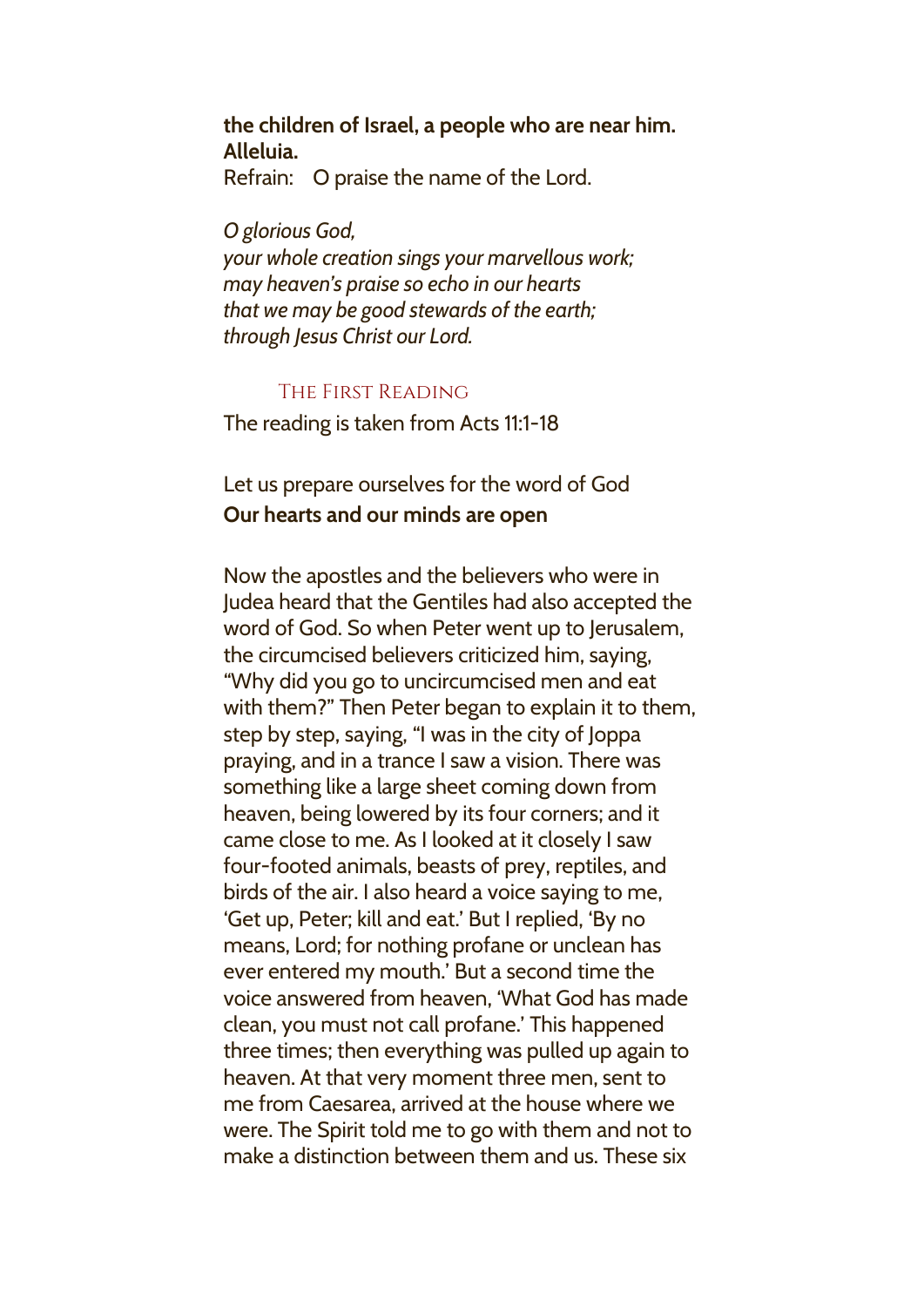brothers also accompanied me, and we entered the man's house. He told us how he had seen the angel standing in his house and saying, 'Send to Joppa and bring Simon, who is called Peter; he will give you a message by which you and your entire household will be saved.' And as I began to speak, the Holy Spirit fell upon them just as it had upon us at the beginning. And I remembered the word of the Lord, how he had said, 'John baptized with water, but you will be baptized with the Holy Spirit.' If then God gave them the same gift that he gave us when we believed in the Lord Jesus Christ, who was I that I could hinder God?" When they heard this, they were silenced. And they praised God, saying, "Then God has given even to the Gentiles the repentance that leads to life."

This is the word of the Lord. Thanks be to God.

#### Gradual Hymn

Sing of the Lord's goodness *ACF 108*, CCLI: 180125 <https://www.youtube.com/watch?v=9bY42GQ80jo>

#### The Gospel Reading

The reading is taken from John 13:31-35

Hear the Gospel of our Lord Jesus Christ according to John **Glory to you, O Lord**

When he had gone out, Jesus said, "Now the Son of Man has been glorified, and God has been glorified in him. If God has been glorified in him, God will also glorify him in himself and will glorify him at once. Little children, I am with you only a little longer. You will look for me; and as I said to the Jews so now I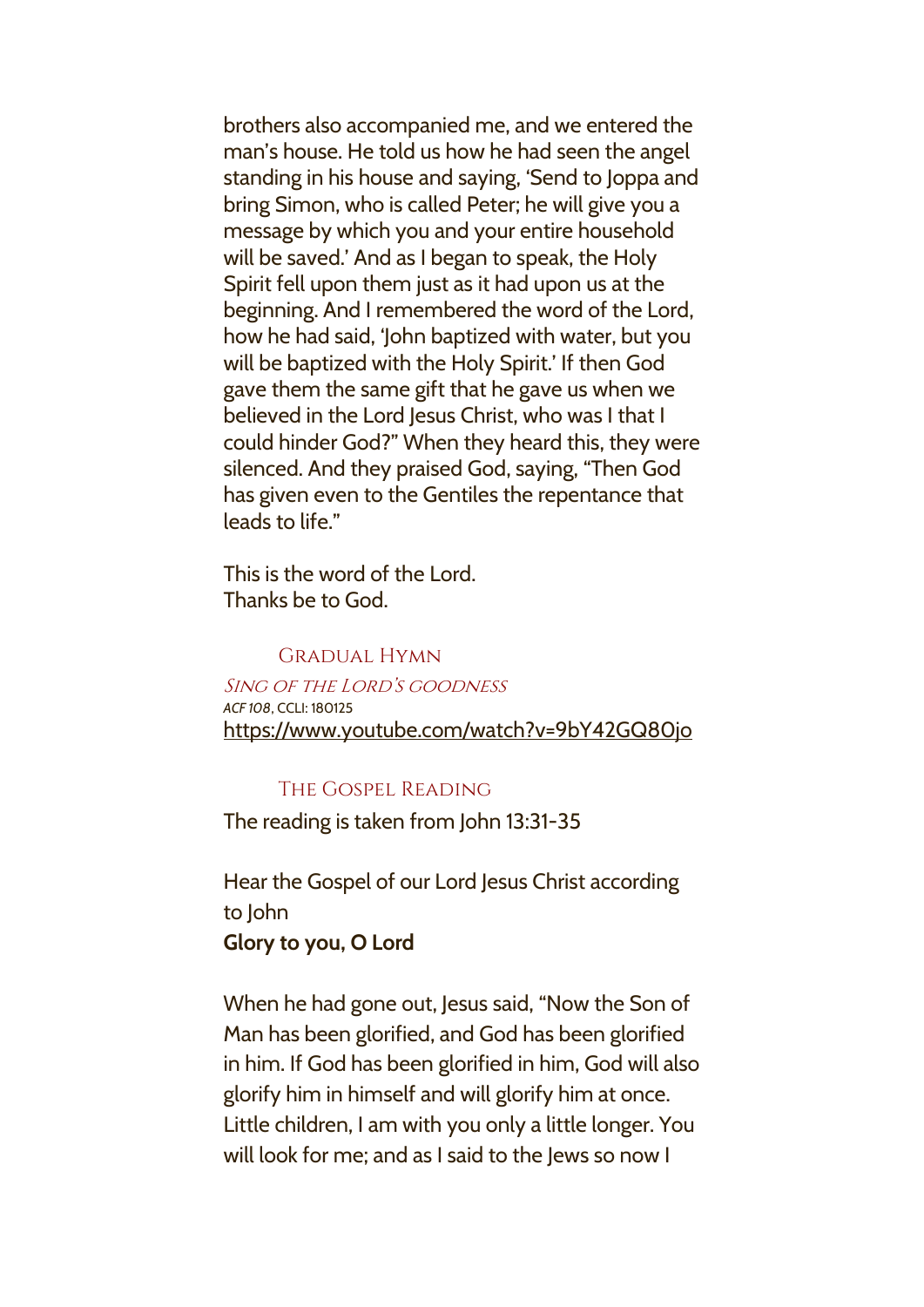say to you, 'Where I am going, you cannot come.' I give you a new commandment, that you love one another. Just as I have loved you, you also should love one another. By this everyone will know that you are my disciples, if you have love for one another."

This is the Gospel of the Lord. Praise to you, O Christ.

**HOMILY** 

**INTERCESSION** 

## Sharing of Peace

We are all one in Christ Jesus. We belong to him through faith, heirs of the promise of the Spirit of peace. The peace of the Lord be always with you

*All*

**and also with you.** (Peace is shared)

#### Closing Hymn

WE ARE ONE IN THE SPIRIT ACF 127 , CCLI 26997 [https://www.youtube.com/watch?v=xGD\\_BFSf90c](https://www.youtube.com/watch?v=xGD_BFSf90c)

#### **BENEDICTION**

The God of all grace, who called you to his eternal glory in Christ Jesus, establish, strengthen and settle you in the faith; and the blessing of God almighty, the Father, the Son, and the Holy Spirit, be among you and remain with you always.